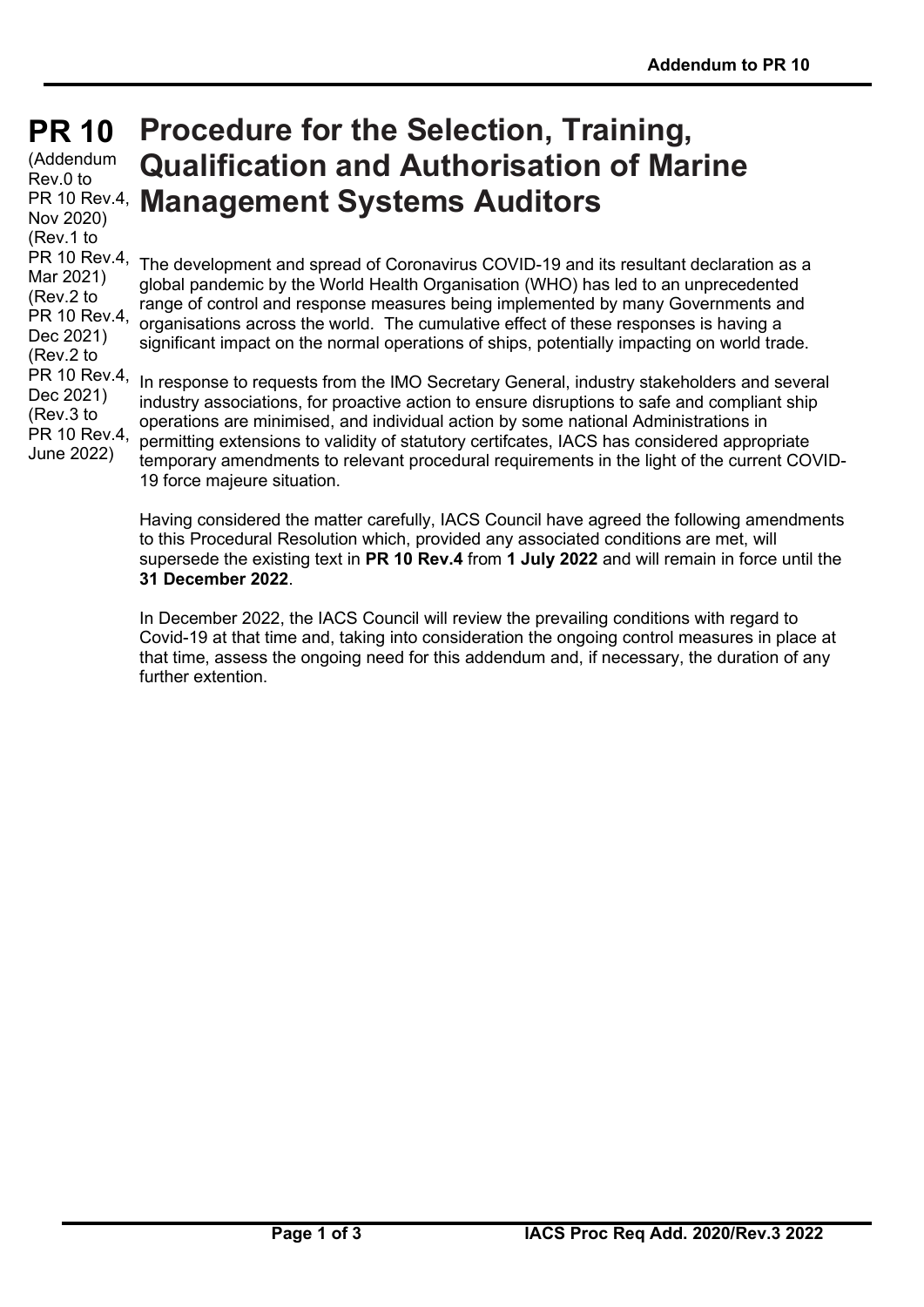#### **PR 10 Addendum Notice to PR 10**

(cont)

For the duration as shown in the validity section below, Paragraph 4, 6 & 9 in this document overrides that shown in PR 10 Rev.4

## **4. Theoretical training**

4.2 A minimum of ten (10) days of theoretical training shall be provided. Where appropriate, some elements may be delivered by means such as distance learning and elearning. One day of distance or e-learning is considered equivalent to one day of classroom training. However, at least fifty percent of the total theoretical training days shall be classroom-based in order to allow for discussion and debate and to allow candidates to benefit from the experience of the trainer. The training may be modular in structure, in which case the period over which the theoretical training is delivered must not exceed twelve (12) months.

In case of extraordinary circumstances beyond the control of the Society, "at least fifty percent of the total theoretical training days shall be classroom-based" may not be possible to carry out. Distance learning or e-learning based on modern network technique which has the function to allow discussion and debate between trainees and trainers, could be considered equivalent to the classroom-based training.

Records of the equivalence shall be maintained by the Society.

## **6. Practical training**

6.1 A person authorised to carry out ISM and ISPS audits must have completed at least five (5) training audits under supervision and in accordance with the following criteria:

- 1. At least four (4) of the audits must be ISM audits.
- 2. At least one (1) of the ISM audits must be a company audit.
- 3. At least one (1) of the ISM audits must be a shipboard audit.
- 4. At least one (1) of the audits must be an ISPS audit.
- 5. The training audits may be initial, renewal, annual or intermediate. Additional audits may be used, but only when they are full scoped audits covering all elements of the applicable Code and the relevant management system.
- 6. All training audits must be completed under the supervision of suitably qualified and experienced auditors. Levels of participation of the trainee auditor may vary as training progresses, and shall be concluded in the trainee demonstrating the ability to plan, conduct and report an audit independently. The number of trainees participating in any training audit shall not exceed two (2).
- 7. All training audits must be completed within twenty-four (24) months of the end of the theoretical training. Where this is not achieved for any reason, each Classification Society shall document the additional measures taken in order to complete the training.